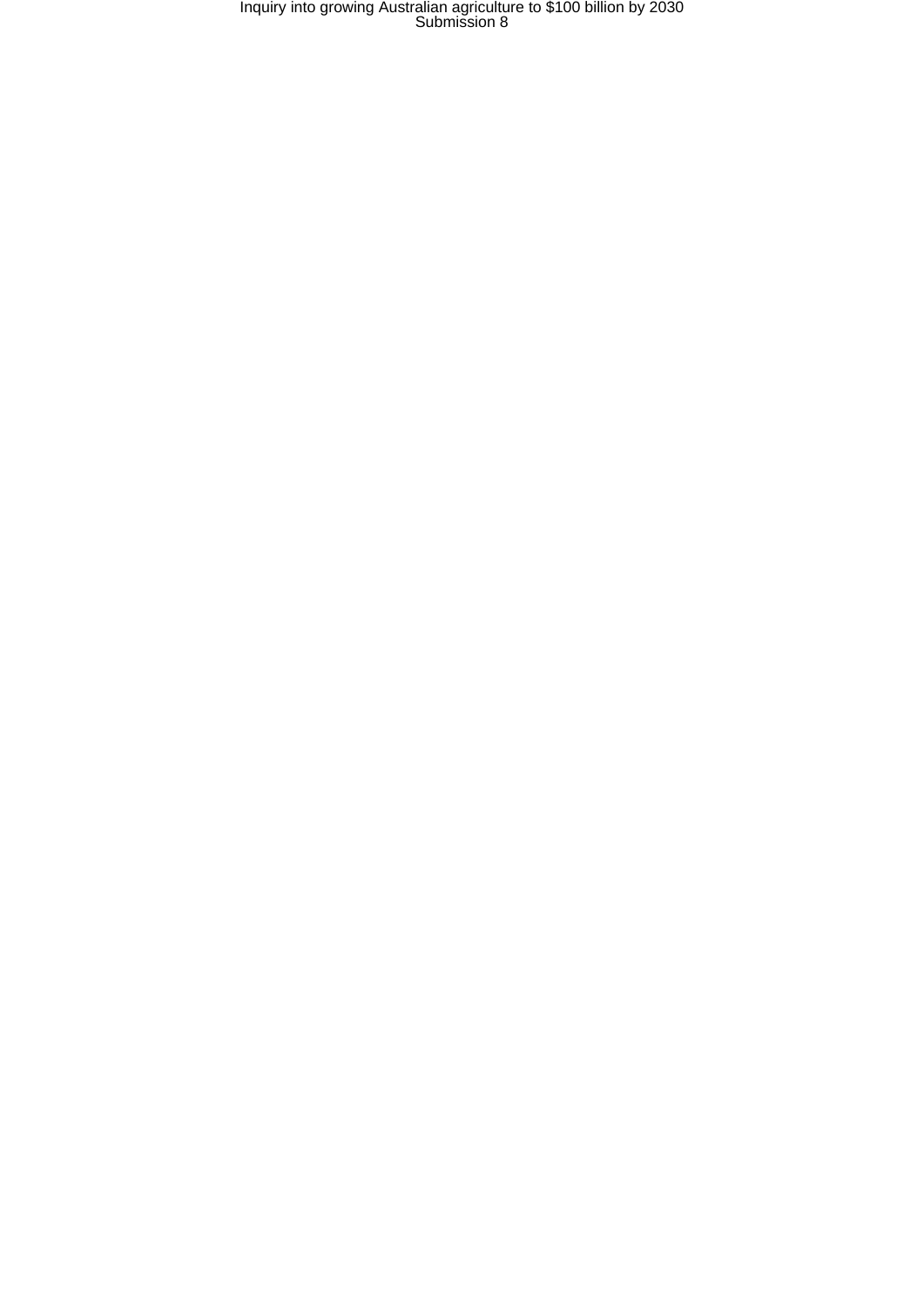## <span id="page-2-0"></span>**Table of Contents**

| Prospects for expanding the net land footprint and expanding the irrigation water supply7 |
|-------------------------------------------------------------------------------------------|
|                                                                                           |
|                                                                                           |
|                                                                                           |
|                                                                                           |
|                                                                                           |
|                                                                                           |
|                                                                                           |
|                                                                                           |
|                                                                                           |
|                                                                                           |
|                                                                                           |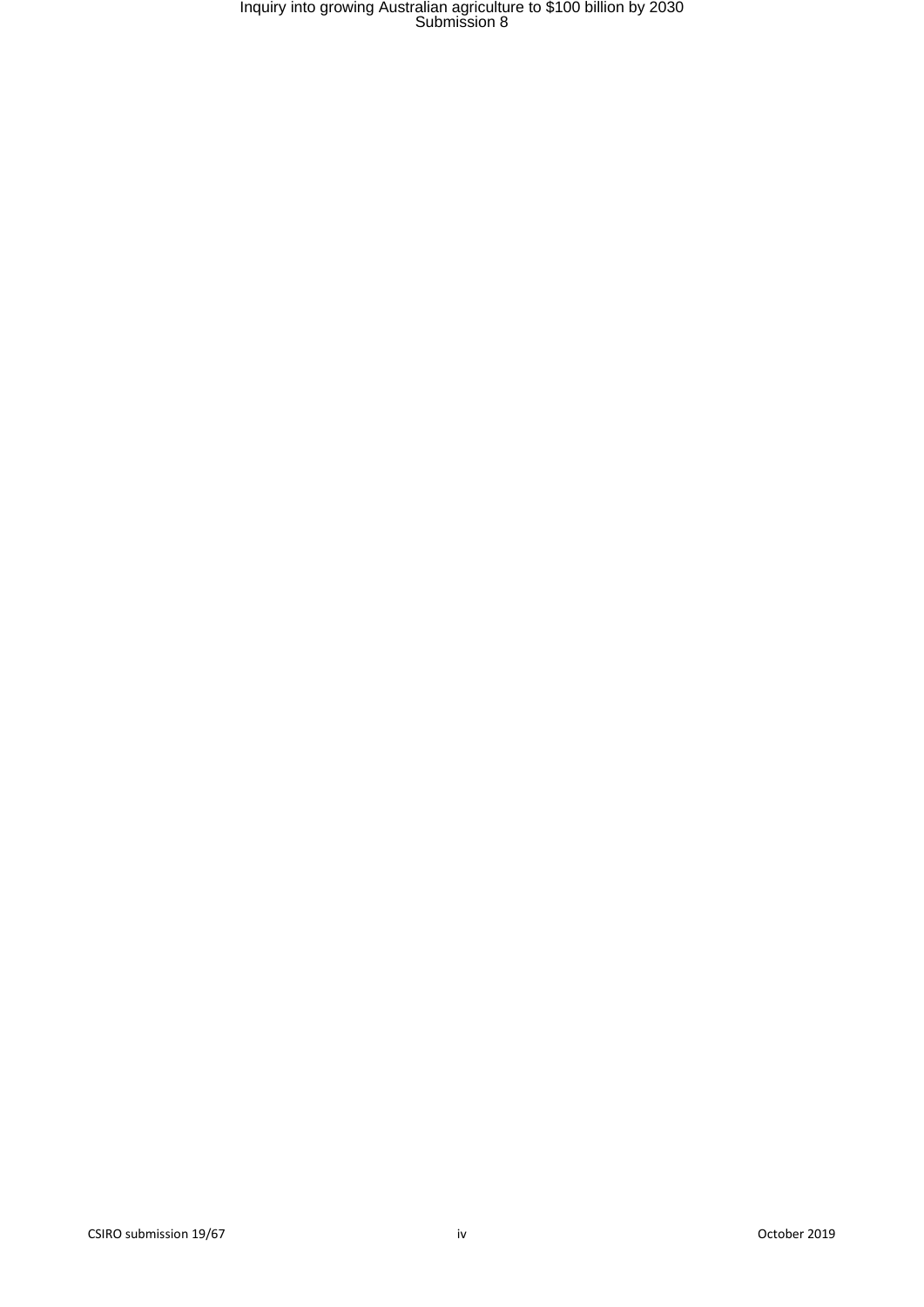### <span id="page-4-0"></span>**Why CSIRO is responding to this inquiry**

CSIRO operates from facilities in all States and territories and so is uniquely placed to help shape the nation's agricultural industries through R&D. Over the last 100 years its agri-food focus has changed from 97% of the organisation's activity in 1926/27 to around 30% today. This still represents around \$350 million p.a. of which around \$200 million comes from Australian Government funding to CSIRO and the balance from external sources such as the rural research and development corporations, other government programs and private sector sources.

CSIRO has a 100-year history of conducting research and innovation to underpin the increase in farm gate output. Notable achievements include the establishment of the cotton industry, adapted breeds for the northern beef industry, introduction of break crops into cereal-based rotations, new wine varieties, and the rapid growth of the Tasmanian salmon industry<sup>[1](#page-4-2)</sup>.

### <span id="page-4-1"></span>**The \$100B goal**

We recognise the value of the agriculture sector having an aspirational goal to drive growth, innovation and profitability. Nonetheless, we would like to point out some aspects of the goal as framed. This will allow all stakeholders to approach the goal realistically and calibrate our progress towards achieving it.

Firstly, farm gate output does not equate to profitability, which is the main driver for farmers.

Secondly, farm gate output is a product of three components: the area under production in the sector multiplied by the volume of product produced per unit area multiplied by the price received at farm gate per unit of product. An increase in farm gate output can come about through all or some of these three components. The recent ABARES forecast for national productivity highlights this<sup>[2](#page-4-3)</sup>. Whilst production is lower than some recent years, high commodity process and a lower valued Australian dollar have dampened the effect on the value of production.

Thirdly, farm gate output does not quantify the value created by the whole of the agri-food sector, given that a large multiplier beyond the farm gate accrues through processing and value adding. There is much to be gained by growing revenue beyond the farm gate for a wide range of participants in the agrifood sector.



*Figure 1: Australian farm gate output and extrapolation of historical linear trend out to 2030. Data from ABARES.*

<span id="page-4-2"></span><sup>1</sup> <https://www.csiro.au/en/Research/AF>

<span id="page-4-3"></span><sup>2</sup> <http://www.agriculture.gov.au/abares/publications/insights/2018-drought-analysis>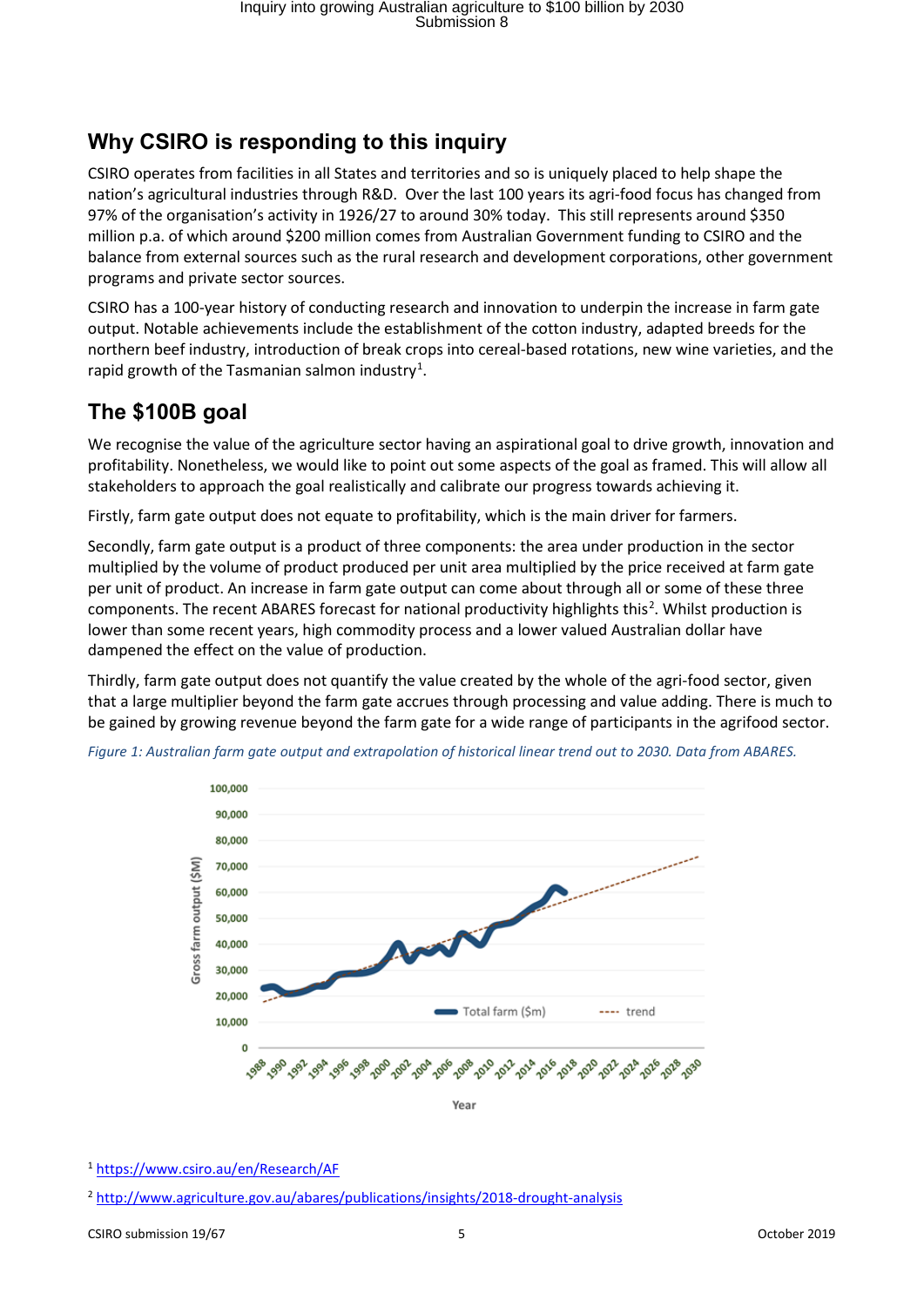Fourthly, extrapolating the recent historical trend of farm gate output out to 2030 shows that based on current performance the sector will reach \$70 billion at best (Figure 1). This means that "business as usual" won't allow us to reach the \$100 billion goal unless something transformational happens.

The clearest pathway to generating the extra growth is through greater focus on growing high-quality high value commodities which through effective marketing and reliable supply chains grows exports into growing high value markets. The greatest opportunities for this currently sit in the horticultural sector given the strong Asian demand for quality Australian fruit and veg. Australian horticulture needs to take advantage of market pull to develop better systems of supply chain integrity for quality and low pest and disease prevalence (to circumvent biosecurity non-tariff trade barriers), supported by traceability and provenance support technologies to guarantee quality, safe and clean commodities to feed those markets.

### <span id="page-5-0"></span>**A framework to quantify and analyse targets and options**

We suggest the use of a framework developed by Keating et al.  $(2014)^3$  $(2014)^3$  to describe a method for analysing different pathways for future increases in agricultural production. The pathways not only consider raising farm production, but also reduce future losses in food supply. Keating et al. (2014) proposed a framework of 14 distinct pathways for future increases in global agricultural production: pathways that target reducing food demand, pathways that increase food production, and pathways that avoid losses in current or future food supply. While their analysis was applied to the global scale there is no reason why it could not be used for the national, sub-national or industry scale. In the case of the \$100B goal for Australia we suggest a focus on pathways relevant to farm production and therefore that target increasing food production and avoiding losses (and not pathways that reduce food demand). Also, a new pathway is necessary to add to the framework that accounts for added value to products or new products that result in increases in price received at the farm gate.

We suggest eight of Keating et al.'s 14 pathways are relevant here:

- 1. expanding the net land footprint
- 2. expanding the irrigation water supply
- 3. closing yield gaps in existing systems
- 4. new systems that intensify land and water use
- 5. genetic improvement of plants and animals
- 6. minimising impact of biotic stresses
- 7. avoid land and water degradation and
- 8. adapting to unavoidable climate change

These are listed in Table 1 along with the additional pathway for price increases.

*Table 1: Pathways for future increases in agricultural production with our preliminary and subjective ratings of how significant they will be in meeting the \$100B target. \* = insignificant to \*\*\*\*\* = highly significant*

|                | Pathway for production increase/avoidance of loss               | Contribution to reaching<br>\$100B goal |
|----------------|-----------------------------------------------------------------|-----------------------------------------|
| $\mathbf{1}$   | Expanding the net land footprint                                | $\ast$                                  |
| 2              | Expanding the irrigation water supply                           | $\ast$                                  |
| 3              | Closing yield gaps in existing systems                          | ***                                     |
| $\overline{a}$ | New systems that intensify land and water use                   | $***$                                   |
| -5             | Genetic improvement of plants and animals                       | $***$                                   |
| 6              | Minimising impact of biotic stresses                            | ***                                     |
| $\overline{7}$ | Avoid land and water degradation                                | ****                                    |
| 8              | Adapting to unavoidable climate change                          | ****                                    |
| q              | Price increases through added value to products or new products | ***                                     |

<span id="page-5-1"></span><sup>3</sup> Keating BA et al. Food wedges: Framing the global food demand and supply challenge towards 2050. *Global Food Security* 3 (2014) 125–132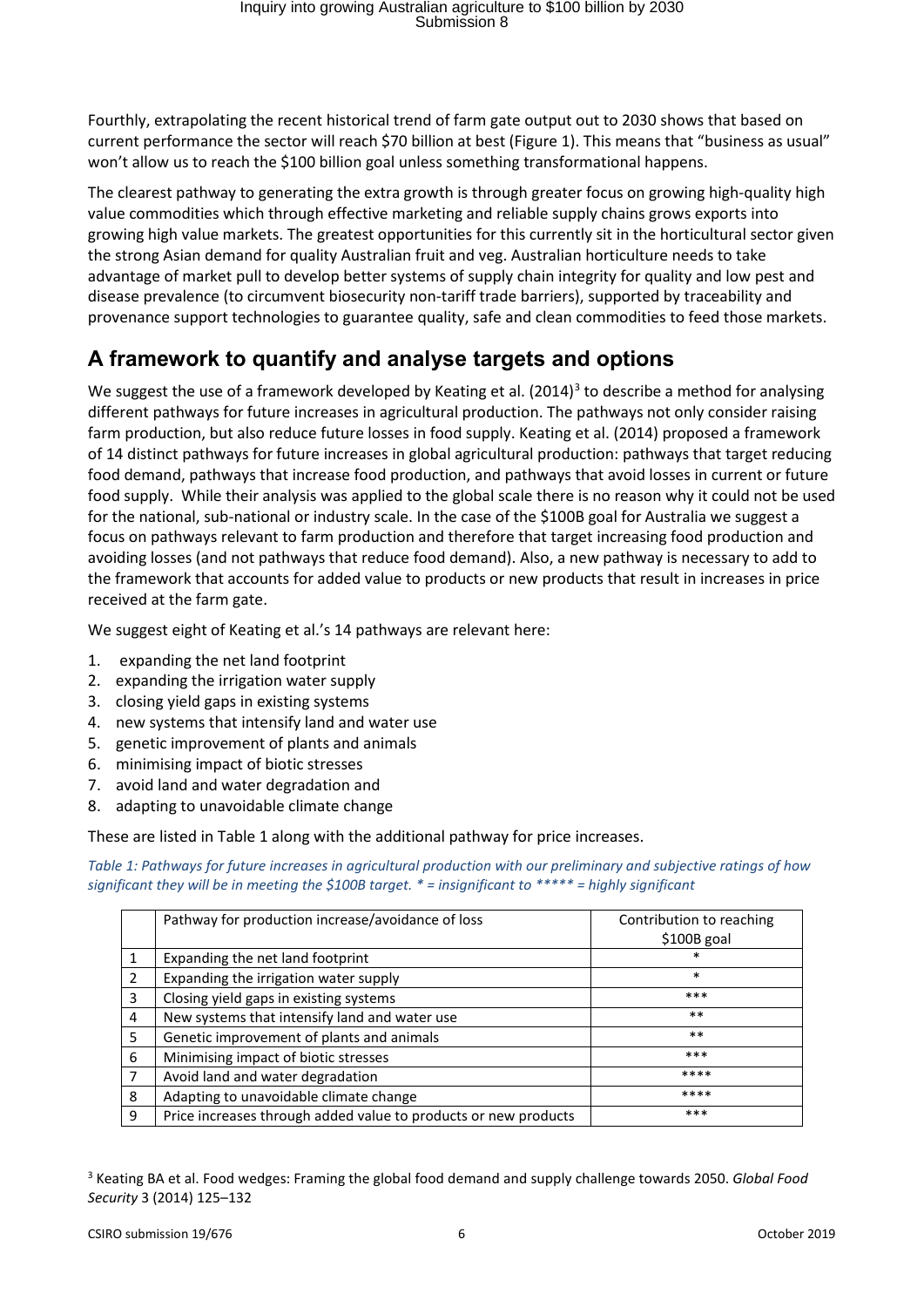Table 1 gives our subjective assessment of how significant each pathway will be in contributing to the \$100B. What follows is some commentary on those ratings. All nine of the pathways merit closer and more comprehensive analysis, and our role in this submission is to simply illustrate what could be done given more time, resources and a mandate.

#### <span id="page-6-0"></span>*Prospects for expanding the net land footprint and expanding the irrigation water supply*

In Australia, the prospects for expansion of the area devoted to key commodities are limited. For example, in cropping a lack of suitable soils for crop production, shortages of water for irrigated crops such as cotton and rice, the need to maintain enterprise diversity and non-crop phases in rotations are all likely reasons for limited prospects for expansion in the area for crop production. In the case of dairy and irrigated horticulture, water supplies for irrigation will also limit the scope for industry expansion<sup>[4](#page-6-2)</sup>.

The high rainfall zone (HRZ) in southern Australia (450-800 mm/yr) covers ~20M ha, of which ~4Mha are thought to be arable. An expansion of crop production into traditional grazing areas in the HRZ is now possible through the development of adapted crop varieties and new agronomic practices to address soil constraints. While such expansion has the potential for significantly increasing profitability and income stability of farming enterprises in the HRZ it is difficult to imagine an expansion of grain production over more than 50% of the 4 M ha available due to enterprise mix and rotational constraints. It is notable that the total increase in area under grain crops over the last 40 years has been about 8 M ha. Another 2 M ha from the HRZ devoted to grain production would maintain this impetus for a further decade or so.

In recent times, as water constraints for agriculture in southern Australia have become more acute, attention has turned to northern Australia. An analysis by a government taskforce<sup>[5](#page-6-3)</sup> concluded that while there are potentially ca 17 million ha of soils suitable for annual crops and as much as ~32 million ha suitable for forestry, there is probably only water sufficient to exploit ca 60,000 – 120,000 ha, or less than 1% of this potential via irrigation. Groundwater appears to be the source of water most likely to sustain new development of irrigated agriculture in northern Australia. Whereas surface water favours development of a small number of centralised irrigation schemes (such as the Ord River Irrigation Area), groundwater is best suited to supporting a larger number of small scale and widely dispersed irrigation developments.

While the scope for areal expansion of agriculture's footprint is limited, where it will occur must be accompanied by rigorous, comprehensive, and consultative analysis of the impacts on natural resources, native ecosystems, and communities. CSIRO's work in northern Australia, funded by the Australian government, is a good example of where the analysis of options for expansion can inform thoughtful planning and investment decisions. This will also apply in other situations such as expansion of aquaculture in sensitive coastal ecosystems, the growth in the area under irrigated perennials in the Murray Darling Basin, or high input horticulture in peri-urban areas.

#### <span id="page-6-1"></span>*Prospects for increases in production per unit area*

Prospects for increases in production per unit area is a measure that is a combination of two of the Keating pathways: closing yield gaps and genetic improvement. More data and effort would be required to decompose into these two components. However, for now we present rates of improvement in farm production taken from ABARES data (Table 2).

Measures across a range of industries (Table 2) show that in some cases rates of increase have been strong (e.g. cotton, maize, dairy), while others have slowed (e.g. temperate grains) or remain static (e.g. wool).

<span id="page-6-2"></span><sup>4</sup> Robertson MJ 2010. in Proceedings of 15th Agronomy Conference 2010

<span id="page-6-3"></span><sup>5</sup> <https://www.csiro.au/en/Research/Major-initiatives/Northern-Australia/Current-work/NAWRA>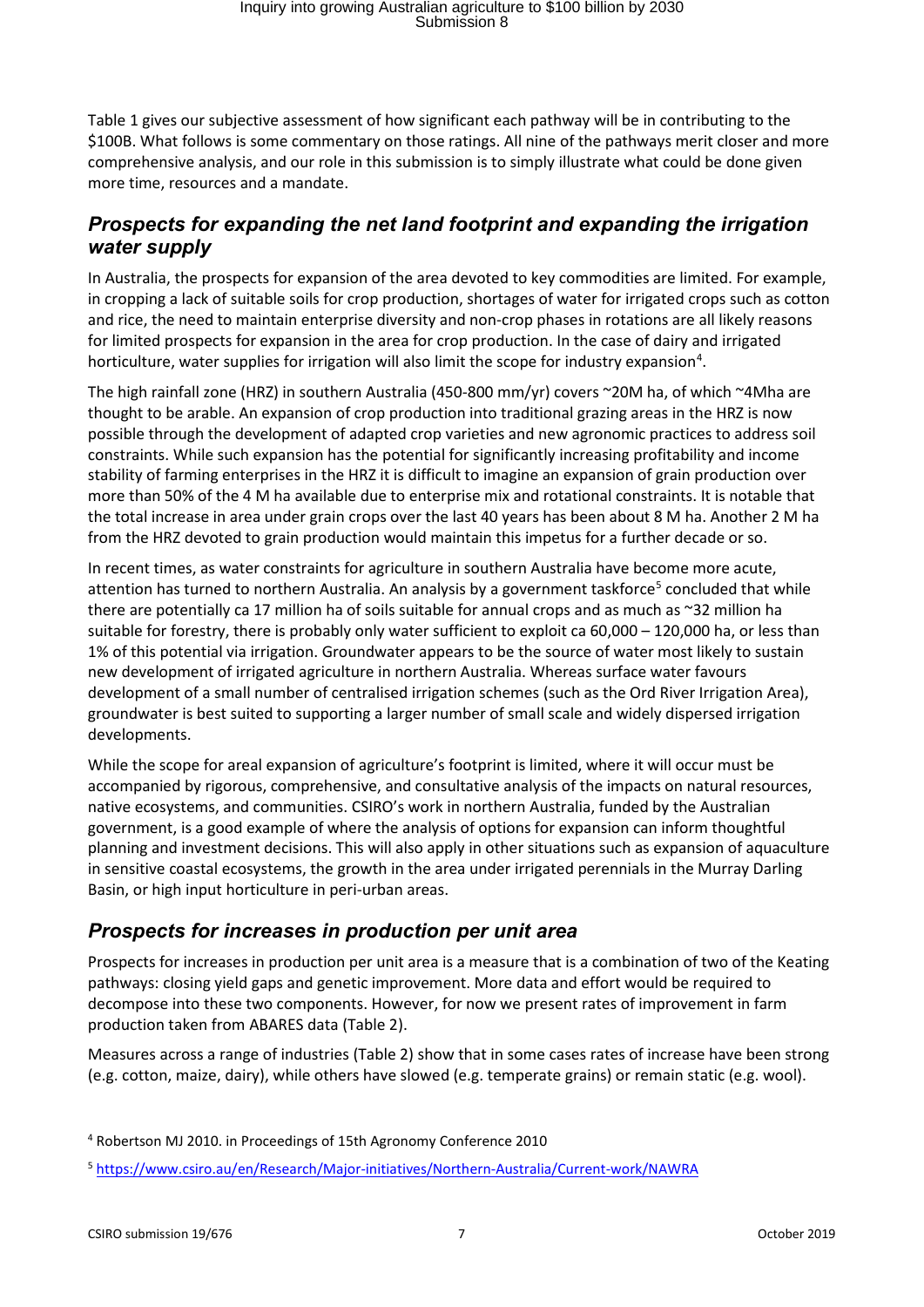The slowdown has been attributed to drought, although it may also be reflecting that a plateau has been reached in adoption of significant farming technologies (e.g. low till farming) coupled with greater within and between season variability in rainfall and frost.

|                     | Rate of linear                | Percent  | Period       | Comments                 |  |
|---------------------|-------------------------------|----------|--------------|--------------------------|--|
|                     | increase                      | per year |              |                          |  |
| <b>Grains</b>       |                               |          |              |                          |  |
| Wheat               | 27 kg/ha/year                 | 2.3      | 1970 - 2000  | slowdown since 2001      |  |
| Barley              | 24 kg/ha/year                 | 2.4      | 1962-2001    | slowdown since 2002      |  |
| Oats                | 26 kg/ha/year                 | 2.5      | 1962-2001    | slowdown since 2001      |  |
| Sorghum             | 32 kg/ha/year                 | 2.1      | 1962-2008    |                          |  |
| Maize               | 92 kg/ha/year                 | 4.2      | 1962-2008    |                          |  |
| Rice                | 88 kg/ha/year                 | 1.5      | 1968-2005    | slowdown since 2006      |  |
|                     |                               |          |              |                          |  |
| Other crops         |                               |          |              |                          |  |
| Cotton lint         | 30 kg/ha/year                 | 5.0      | 1964-2008    |                          |  |
| Sugar               | 48 kg/ha/year                 | 0.4      | 1962-2008    |                          |  |
|                     |                               |          |              |                          |  |
| <b>Beef</b>         |                               |          |              |                          |  |
| Weight at slaughter | 2.2 kg/hd/year                | 1.5      | 1962-2008    |                          |  |
|                     |                               |          |              |                          |  |
| Lamb                |                               |          |              |                          |  |
| Weight at slaughter | 0.19 kg/hd/year               | 1.1      | 1987-2004    | slowdown since 2005      |  |
|                     |                               |          |              |                          |  |
| <b>Dairy</b>        | 82 L milk/cow/year            | 4.1      | 1962-2008    |                          |  |
|                     |                               |          |              |                          |  |
| Wool                | No discernible trend in yield |          | 1989 to 2009 | Reduction in diameter of |  |
|                     | per head                      |          |              | $1.8 \mu m$              |  |

*Table 2: Selected measures of productivity (yield/ha harvested) improvement in arable and pastoral industries (Source: Robertson et al. 2010).[6](#page-7-1)*

In general, cropping has outperformed livestock. An analysis of why this has occurred offer some salutary lessons for other industries. Increased understanding of cropping systems is the most frequently advanced reason for strong productivity growth in the 1980s and 1990s. This directly contributed to productivity growth by allowing farmers to make better decisions and, hence, use inputs more effectively to produce outputs. Practices include effective use of crop rotations, increases in fertiliser and ameliorant use, reduced tillage, and changes to cropping practices such as integrated weed management. New component technologies that have contributed to the productivity improvements include greater disease resistance of crop varieties, more efficient chemicals and fertilisers and larger, more sophisticated machinery that has allowed earlier sowing and retention of soil water. Singly they contributed to advances but also in combination they have aided the development of reduced tillage and controlled traffic systems, and have led to more efficient use of labour, fuel and capital and, to a lesser extent, yield improvements. All of these changes have increased the skills required of farmers, which in turn has increased the use of consultants and agronomists and the managerial capacity of grain growers.

The experience of the grains industry offers lessons for other industries where production increases have not been as strong.

#### <span id="page-7-0"></span>*Minimising the impact of weeds, pests and diseases*

The annual costs of weeds (c. \$6B), pests (c. \$3B) and diseases (c. \$3B) are significantly affecting agricultural production and commodity quality. While these costs are increasing, the rate of increase is managed through effective integrated pest management (IPM) and integrated weed management (IWM) as

<span id="page-7-1"></span><sup>6</sup> Robertson MJ 2010. in Proceedings of 15th Agronomy Conference 2010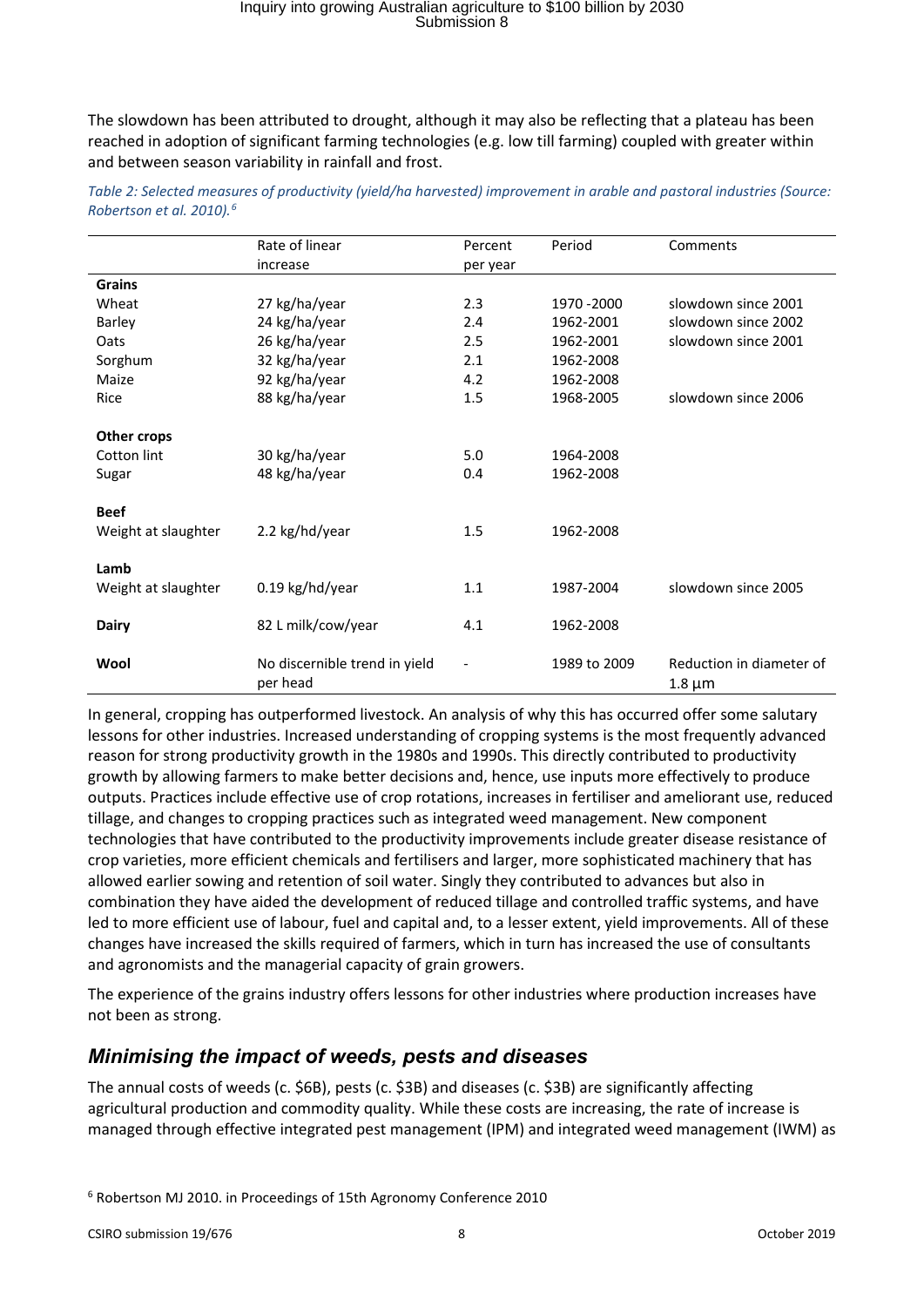well as Australia's national biosecurity system which is keeping Australia free of key pests (e.g. khapra beetle, Foot-and-mouth disease (FMD), and Xylella) that would shut access to some existing markets if we were to have an incursion. Despite this it has been estimated that the impact of endemic weeds, pests and diseases has a 25% impact on prices paid by consumers. While Australia has been a world leader in minimising antibiotic use in farm animals, which thereby helps minimise the development of antimicrobial resistance (AMR), we will need to do more in the future.

Growing the Australian agricultural business depends on:

- a) Finding better ways to manage impacts of our existing pests, weeds and diseases, particularly for pests like wheat rust, Queensland fruit fly, and our notifiable animal diseases (e.g. bluetongue and mastitis), as well as the risks and quality impacts these have on our commodity export volumes and markets.
- b) Keeping Australia free of the pest, weed and disease threat (including new pesticide resistant genotypes of biosecurity importance) that could suppress or shut down our current markets. For example, an outbreak of FMD could cost Australia \$50B and shut down all export meat markets for an indeterminate amount of time.
- c) Keeping on top of AMR with innovative approaches to widespread surveillance in the environment.

CSIRO undertakes wide-ranging relevant R&D to support these imperatives to keep Australian commodities low in pest and disease prevalence.

#### <span id="page-8-0"></span>*Avoiding land and water degradation*

Australian agriculture rests on a fragile base. In general (but with important exceptions), soils have low nutrient and organic matter levels, the climate is highly variable compared to other major exporting countries, secured water resources are subject to substantial shortfalls and biosecurity risks are significant. Sustaining agriculture's base is a challenge over much of the continent. Despite improvements in agricultural practices, recent reviews describe increasing concerns around soil acidification, unsustainable rates of soil erosion, loss of soil organic carbon and nutrient imbalances. The continuing yield gap in Australian agricultural systems is only partly due to degradation of the base, but farms with better practices, more diverse cropping systems, regular soil testing and agronomic advice have smaller gaps and better returns.

We argue that an explicit concentration on understanding and managing the soil and water resource at farm level will allow amelioration over time and increase the resilience of agricultural systems. This is an important part of the promise of digital agriculture – the ability to anticipate, diagnose and respond to the health of the resource base.

#### <span id="page-8-1"></span>*Adapting to unavoidable climate change*

The impacts of climate change are already being seen in Australia's agricultural production and will continue to be seen far into the future, regardless of what happens to atmospheric global greenhouse gas levels. Impacts touch every industry and are as diverse as: an increase in the duration and severity of heatwaves reducing milk production in dairy cows, later and more erratic opening winter rains and therefore crop establishment in the southern cropping areas, floods and heatwaves impacting on the yield and quality of fresh horticultural produce, reduced irrigation supplies and planted area in the cotton industry, compressed vintage periods in the wine industry, and wider frost windows affecting frostsensitive cropping industries.

The increasing frequency and severity of extended dry spells, associated with increased unpredictability of unseasonal heatwaves and frosts, will impose a noticeable handbrake on growth in farm gate output, particularly in southern Australia. On-going adaptation will be required by farmers and agribusiness. CSIRO is preparing to launch a national mission in "drought resilience". It will address the concern about diminishing scope for incremental innovation to maintain productivity, let alone grow it, in the face of increasing climate risk. The mission, in partnership with ABARES, the Bureau of Meteorology and Geoscience Australia, will create information, tools and options to accelerate farm and community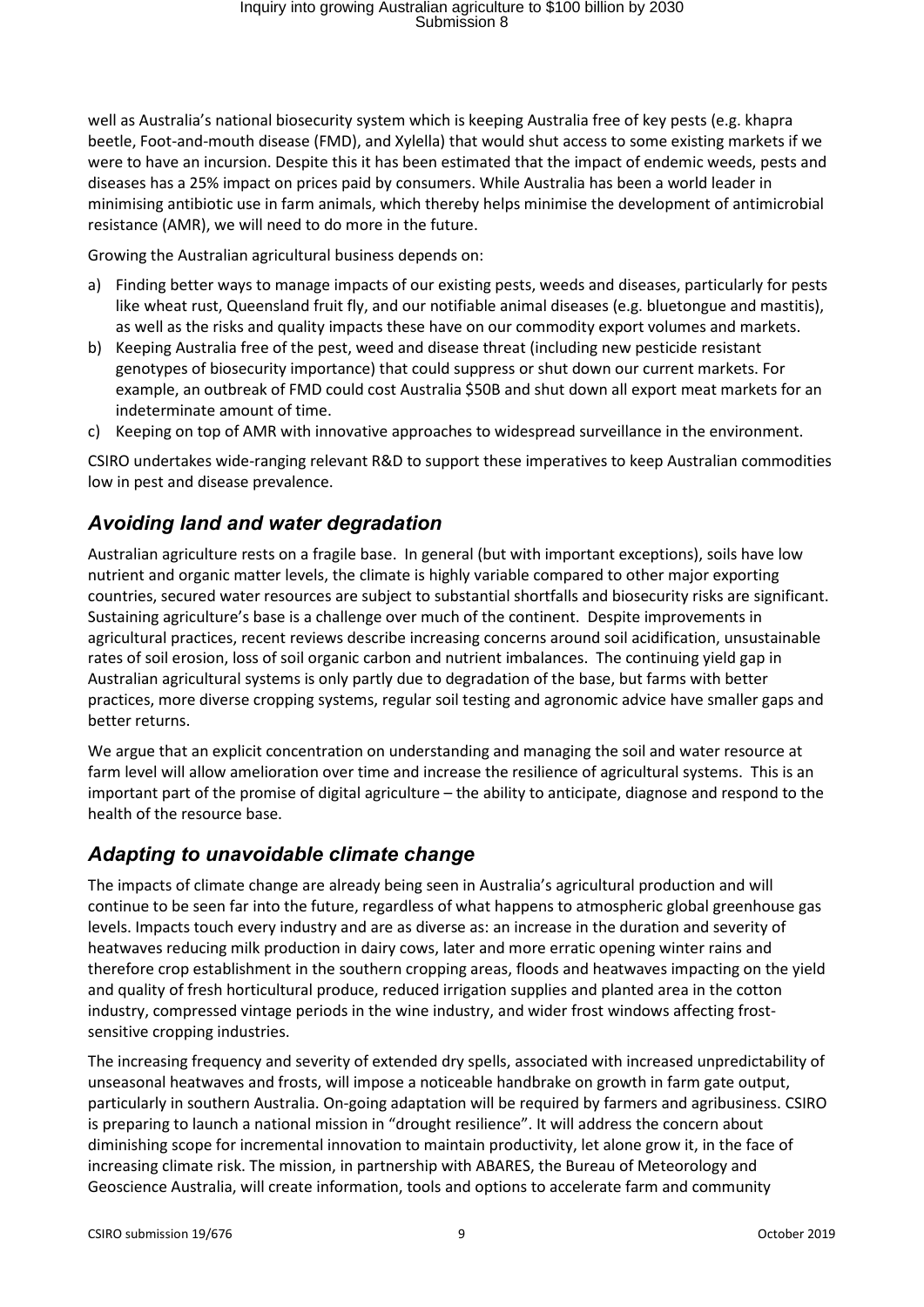adaptation, foster new high value-adding agri-food industries, protect land and water resources and anticipate and manage biosecurity threats.

#### <span id="page-9-0"></span>*Prospects for increases in price per unit product*

Australia's agri-food sector is presented with an unprecedented growth opportunity. There are over three billion middle class consumers emerging to our north in the next few decades. Asian food markets are projected to increase 2.5-fold by 2050. We are not alone in observing this opportunity consequently we have competitors. For example, there has been a 3-fold growth in Brazilian agricultural exports since 2000. Much of this opportunity will comprise of value-added and premium products.

CSIRO produced the Food and Agribusiness Roadmap<sup>[7](#page-9-1)</sup> in July 2017 to support Australian food and agribusiness in its transition to a collaborative, growth oriented, high value-adding and differentiated sector. The roadmap discussed industry trends and opportunities, and identified key science, technology and business enablers for industry. In considering Australia's competitive position in this global market, three growth opportunity themes and 10 opportunities were identified as part of the roadmap:

**Products for health and wellbeing:** Foods and beverages that provide specific health benefits above and beyond basic nutrition, and target consumers who are either health conscious or have specific medical/dietary needs. Key opportunities include free-from and natural foods, fortified and functional foods, vitamins and supplements, and personalised nutrition.

**Sustainable solutions:** Environmentally and socially responsible manufacturing processes and products, and the recovery of novel, value-added products from waste streams. Key opportunities include organic waste conversion, sustainable packaging and alternative protein sources.

**Premium interactions:** Products that yield a premium price due to quality and convenience, luxury status, novel attributes or their integration with food-based experiences. Key opportunities include convenience meals, luxury and novel products, agritourism and experiences.

CSIRO has recently published a new economic analysis of the opportunities identified in the 2017 Roadmap<sup>[8](#page-9-2)</sup>. It considers factors such as trends in consumer preferences, competitive advantages, potential competitors and substitutes, and broader macroeconomic forces such as population and income growth.

CSIRO analysis estimates that the opportunity for health and wellness foods, sustainable solutions and premium segments, as identified in the roadmap, to grow at around 3.6% per annum to a value of \$25B by 2030. These markets are likely to be important sources of growth for Australian food and agribusiness over the next decade if industry can capture the opportunities. This can be compared to the National Farmers' Federation strategic target to reach \$100B in farm gate output (defined as gross value of Australian farm production) by 2030, which similarly expects a growth rate of approximately 4% per annum.

This growth will require investment in science and technology to create the next wave of products and services that will meet the needs of tomorrow's global customers.

CSIRO has been associated with developing food products designed to capture more value from commodities. For example, omega-3 into canola, low gluten in barley, high amylose wheat, and high resistant starch barley. Boutique brands, sustainability credentials and provenance offer the promise of greater value.

In order to capture the opportunity of premium, high-value markets in Asia, the agri-food sector needs to continue on its journey of "de-commodifying" the major outputs. One opportunity that CSIRO is focusing on is in protein and is preparing to launch a "Future protein" mission that will develop value-added premium protein ingredients.

<span id="page-9-1"></span><sup>7</sup> <https://www.csiro.au/en/Do-business/Futures/Reports/Food-and-Agribusiness-Roadmap>

<span id="page-9-2"></span><sup>8</sup> <https://www.csiro.au/en/Do-business/Futures/Reports/Opportunities-for-Food-and-Agribusiness>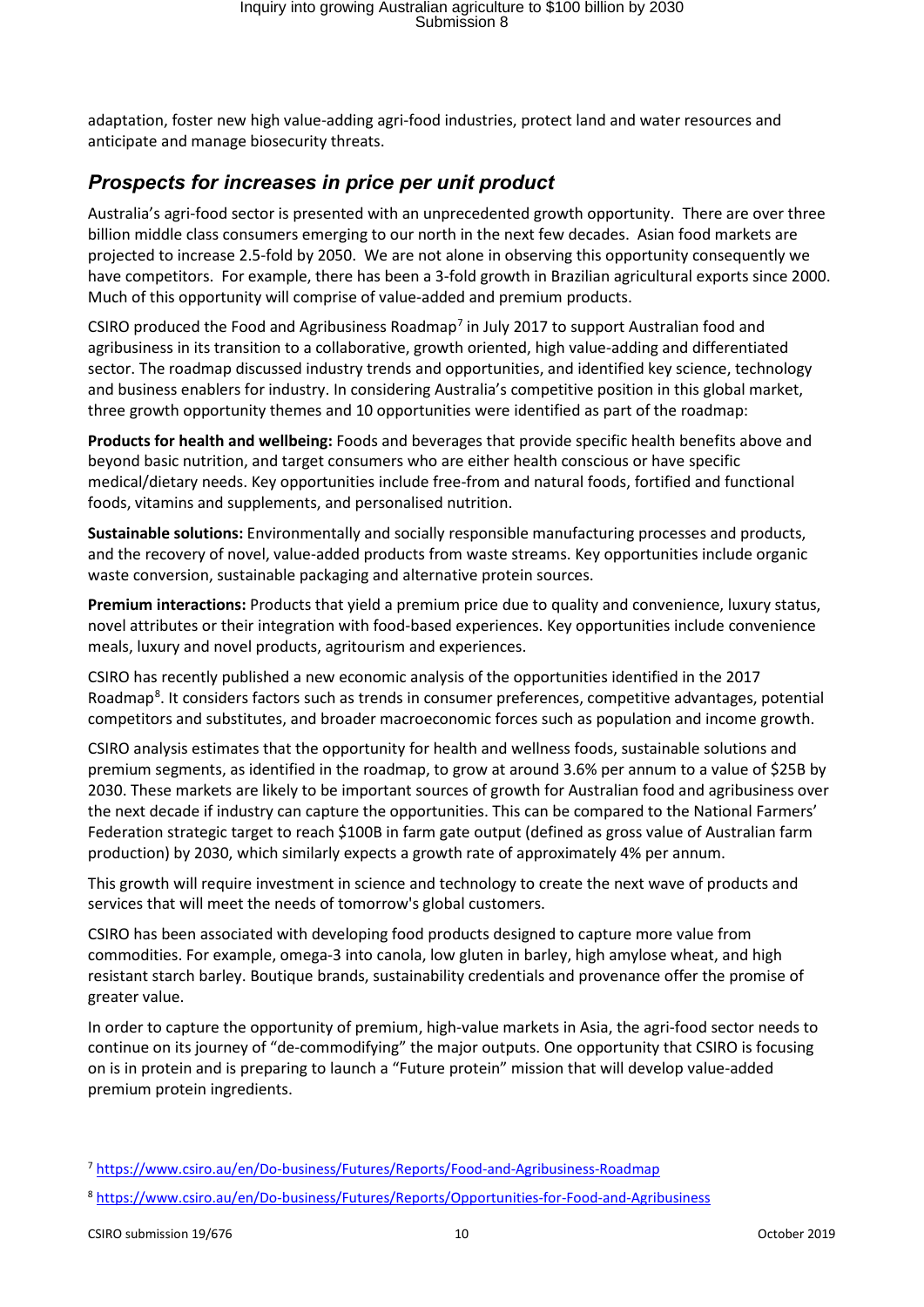

Global protein consumption rose 40% between 2000 and 2018 with more than 50% of this increase driven by Asia. Future protein demand is being driven by growing middle class and urbanisation rates. As compared to 2018 levels, global protein demand is projected to grow by up to 20% by 2025. However, with global resource constraints putting limits on animal-derived protein production, and ethical and sustainability concerns from consumers about animal production, alternative and more sustainable sources of protein offer an opportunity to fill this gap. Alternative protein products derived from sources such as seeds, pulses, nuts, bacteria or mycoprotein, microalgae, and insects are in high demand to complement traditional sources of protein in our diets. The Mission will enable Australian breeders, growers, processors and producers to capitalise on the rapid growth of the protein-based sector and give access to new (export) markets for wealth creation.

Unfortunately, much of the effort in the agri-food sector separates raising on-farm productivity from the crucial whole of chain costs and value and market drivers. More linking of pre- and post-farm gate issues will lift the performance of the whole value chain. We have argued for the need for market road maps that connect the opportunity with the associated innovation challenge and will send more effective R, D, & E signals to industries and knowledge institutes. The launch of the Industry Innovation Precincts and Industry Growth Centres hold promise as a step in the right direction, but much more needs to be done to rebalance, streamline, and improve the connectedness of Australia's agri-food innovation ecosystem to market opportunities.

## <span id="page-10-0"></span>**The role of R&D in reaching the goal**

The precise level of investment in agricultural and related R&D in Australia is unclear but it is of the order of \$1.4 billion per annum. About 40% of the expenditure for agricultural R&D comes from the Australian government. Cross subsidies enable funds to flow from the education to research functions in Universities and this adds to the lack of transparency in the public funding of R&D. The remaining 60% is evenly split between state governments, levy payers, and investments by agribusiness. The RDCs now fund around \$500 million annually, comprised of farmer levies and matching government funds. This has grown from around \$200 million per annum over the past twenty years and is now the largest single source of rural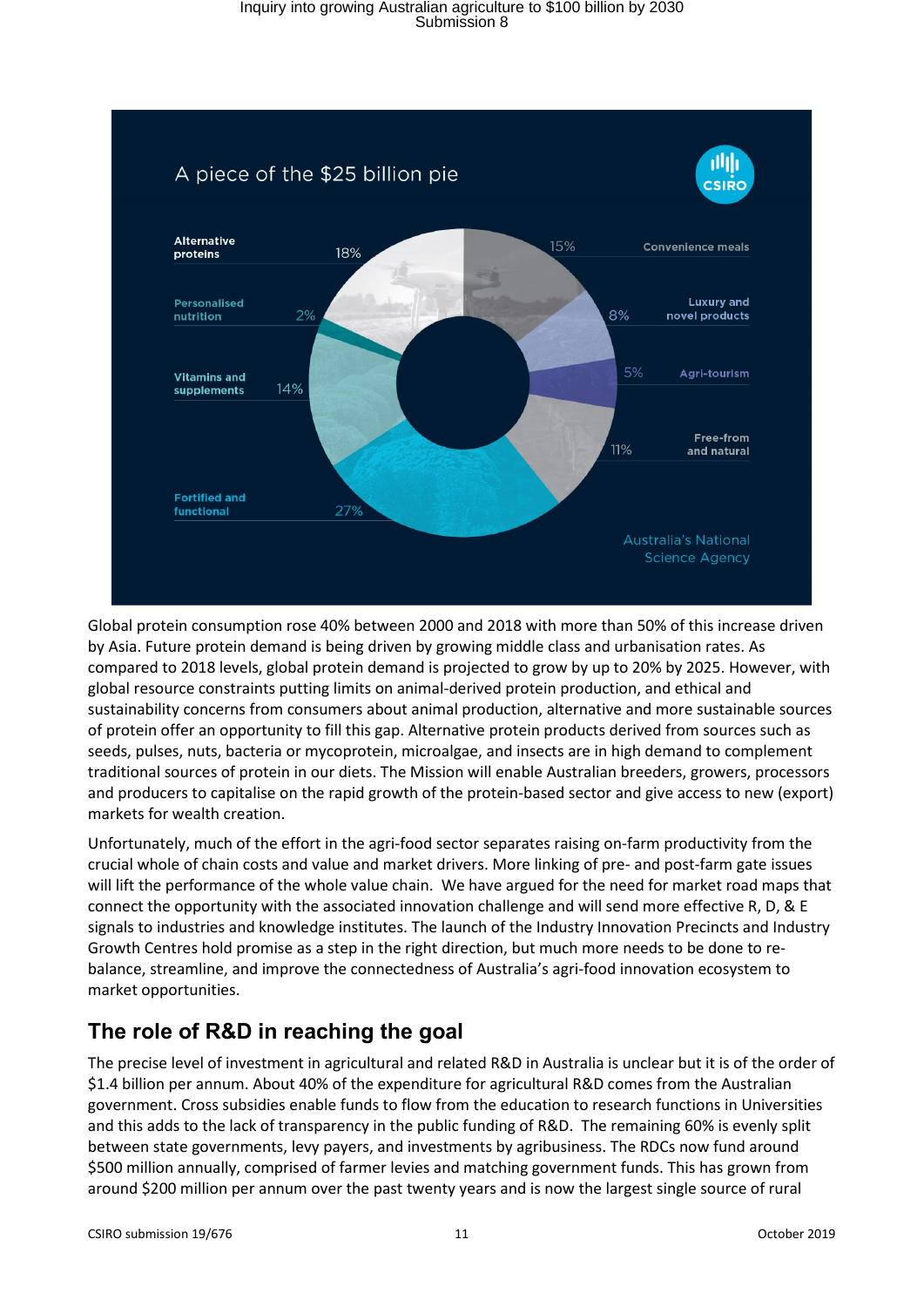related research funds. RDCs now have a major influence on the whole R&D system given both the direct funding they control plus a similar amount of public funding they leverage across the entire system.

The slowing of productivity mentioned above has been linked by some researchers to a declining R&D spend (in absolute and research intensity terms). Others have argued that it is due to a small percentage contribution by the private sector, at least compared to other OECD countries. Regardless of these arguments, it is incontrovertible that while Australia ranks favourably on the international scale for expenditure on R&D, and on the volume and quality of research outputs, it ranks poorly for the rate of translation from research inputs to outcomes for end users. Our contention, which is supported by others, is that the interactions between farmers, agribusinesses, supports services, markets and consumers and a raft of organisational and sector policies required to make productive use of ideas and technology in entrepreneurship and innovation are lacking, and hence much of the activity in the innovation system is not driving productivity improvements. We have argued elsewhere for a number of reforms and innovations to the agri-food R&D system<sup>[9](#page-11-3)</sup>.

We acknowledge that R&D is not the only factor that will drive gains in farm gate output. We acknowledge that areas such as capacity building, access to labour, innovation in business models, marketing initiatives, and value adding will also be important. Lowering costs and ready access to cheap capital will also be critical.

#### <span id="page-11-0"></span>**Cross-cutting R&D issues in reaching the goal**

#### <span id="page-11-1"></span>*The enabling role of digital agriculture*

A recent project highlighted that the development and adoption of digital technology by farmers could increase farm gate value by \$20 billion per year<sup>10</sup>. We agree that farming will be increasingly data-driven. This will be fuelled by advances in weather and climate forecasts, more dynamic and timely information on the state of soils and crops, and linkages with farm management software to improve operational efficiency, safety and transparency. Large volumes of data will be able to be generated by cheap, ubiquitous sensors. A growing stream of private data, much of it farmer-derived, will stimulate services from a wider range of providers. Routine tasks will be automated, and data and analytics bought to bear on more complex decisions.

Greater ubiquity, automation and accessibility of decision tools means they are likely to reach a far greater audience – agronomists, farm consultants, banks, insurers, marketers, input suppliers, bulk handlers, and consumers. CSIRO invests into R&D in digital agriculture, creating platforms for use across industries, commercialising tools for end users, generating new datasets, and conducting research to understand social implications and risks. We have also invested in companies in this area in order to try new ways to deliver our research and thereby improving the rate of translation. We envisage digital systems enabling farmers to respond to increasing pressures and opportunities for regulatory compliance, product provenance and best management practice. However, digital agriculture is in the middle of a heightened 'hype' phase. Lessons from the past need to be heeded $^{11}$ .

#### <span id="page-11-2"></span>*Export supply chains, market access and food regulatory systems*

Australia producers and manufacturers have a quality advantage over companies in Asian countries due to Australia's stringent regulatory system, skilled workforce and reputation to produce trusted, high quality

<span id="page-11-3"></span><sup>9</sup> Robertson MJ et al. 2016. Five ways to improve the agricultural innovation system in Australia. *Farm Policy Journal* 13: 1-13

<span id="page-11-4"></span><sup>10</sup> <http://farminstitute.org.au/p2dproject>

<span id="page-11-5"></span><sup>11</sup> Robertson et al 2019. Digital agriculture in (Eds. J Pratley and J Kirkegaard) "Australian Agriculture in 2020: From Conservation to Automation"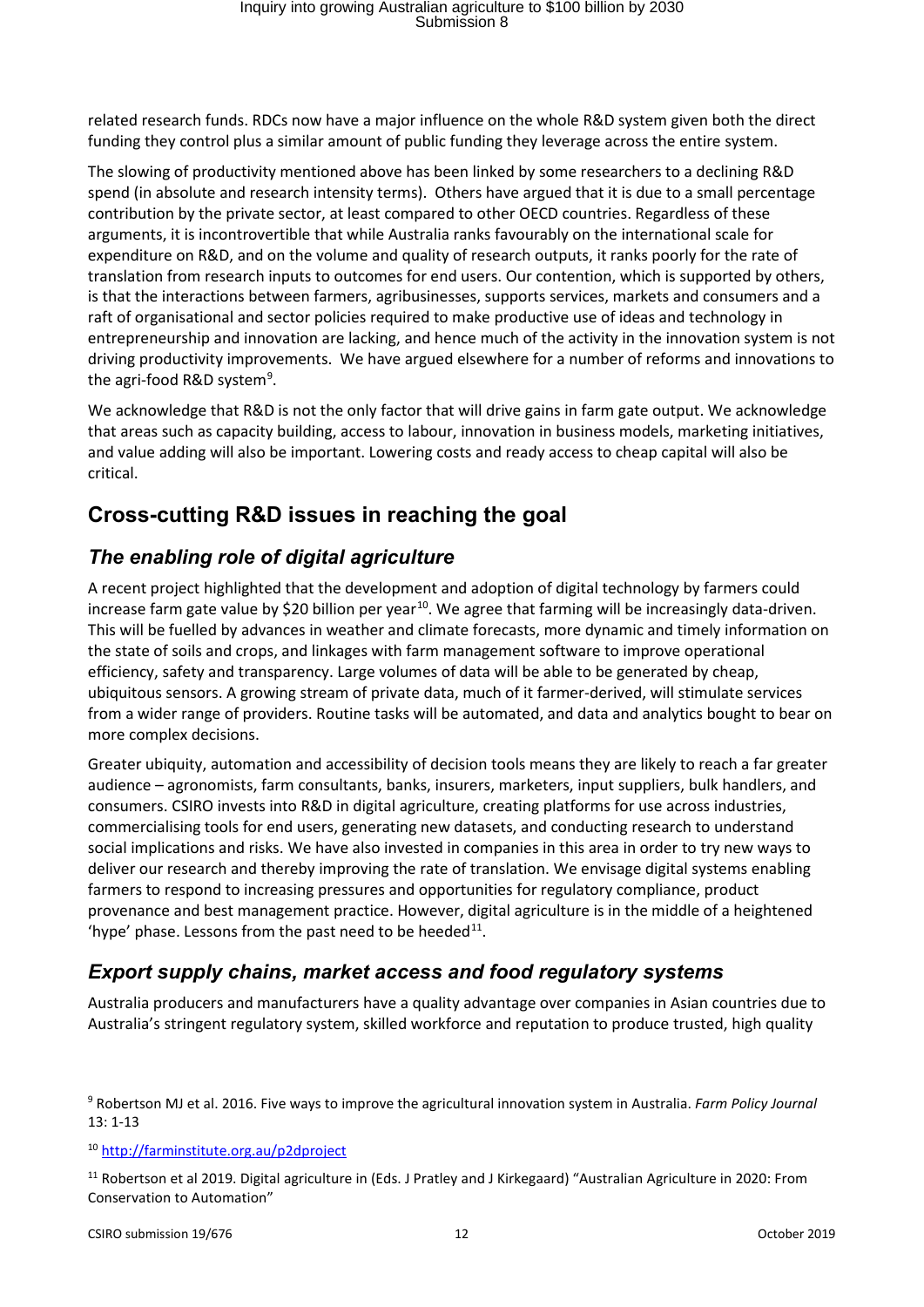'clean and green' products. However, at the same time, global competition is stronger than ever and the current trade environment has heightened the risk of non-tariff trade barriers. Technological advancements are transforming global supply chains and offer the potential to automate regulatory compliance and the move from inspection to verification of supply chain integrity. Consumers are also demanding more information about the products they are using, including their provenance, whether they have been produced ethically and sustainably in addition to their safety, quality and health credentials. Our domestic food regulatory system is outdated, one of the costliest in the world, with prescriptive regulatory approval processes which are not proportional to risk and can reduce system flexibility and innovation. Technological and digital maturity of our food supply chain is generally low, and there is significant opportunity to leverage a range of modern technologies (e.g. AI and digital traceability technologies) to build efficient and robust supply chains.

CSIRO is preparing to launch a "Unlocking Food Export Value" mission that will continue to build the evidence base that underpins the trust and market access of Australian products. This mission will be focussed on building market access through systems to ensure supply chain integrity for commodity quality, safety and a low prevalence of trade-relevant pests and diseases. We are also developing considerable capability in digital platforms and technologies in areas such as provenance and traceability, regulatory automation and value chain analytics.

#### <span id="page-12-0"></span>*Social licence to operate*

The social license to operate of many industries in the agri-food sector are coming under increasing pressure – such as competition for water between irrigators and the environment, concerns about poor animal welfare, and the impact of current farming practices on soil and water resources during extended droughts. While many of these issues are highly emotive and driven by strongly held values, there is a role for R&D to provide an evidence base for discussion as well as to understand the social context, changing attitudes and behaviours, and quantify the benefits and costs of various choices. CSIRO sees an increasing demand for multidisciplinary research that addresses the social license to operate. Our research on animal welfare, water use by irrigated crops, land management practices, and social issues can be bought together in powerful ways to provide a holistic view of issues and chart a way forward that accounts for multiple stakeholder points of view.

#### <span id="page-12-1"></span>*Incremental transformation*

The challenge to meet the \$100B goal has prompted many to propose the need for 'transformational change' in Australian farm production systems through technological 'breakthroughs'. These transformative technologies are often distinguished from the 'incremental' advances generated by agronomy and breeding which are dismissed as business as usual, and inadequate to achieve the productivity improvements sought. However, when viewing small but consistent annual gains in productivity over the last 30 years, the change is truly transformational, but the transformation has come through incremental gains largely due to many disparate technologies combining to form a coherent system. It may seem negative to be critical of aspirations to achieve transformational breakthroughs, but in a world of diminishing expenditure in agricultural research it will be important to target dwindling funds well. Proposed transformational changes often focus on one component of a system championed by largely disconnected research disciplines. In reality, and throughout history, few individual technologies have been singularly transformational either in the scale or the speed with which they have influenced productivity. Rather, step changes in productivity have come only when combinations of technologies, often a mix of old and new, synergise within a system.

We argue if the required increases in farm gate output are to be achieved, there will be a critical role for systems thinkers (such as agronomists) as directors and integrators of multidisciplinary research teams that are formed specifically to address significant constraints to production. They have the generalist science knowledge to understand which specific fields of research can be brought to bear on a challenge or opportunity, and how different fields must interact with each other to exploit synergies and avoid trade-